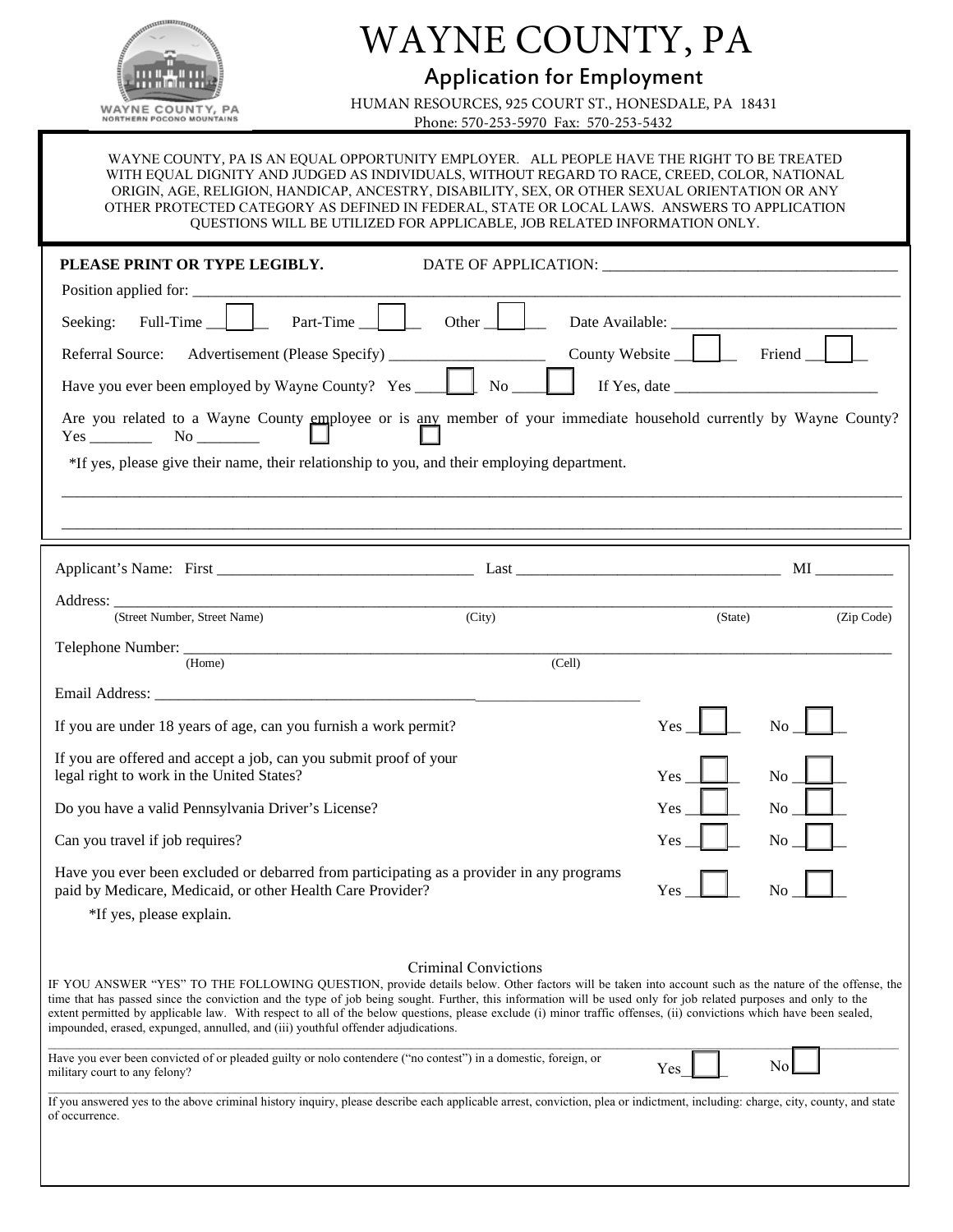### Prior Employment Experience

Starting with your present/most recent job, listing positions and/or assignments held. Fill out work history section completely. **DO NOT** write in "See Résumé".

|              | May we contact your previous employers? |     |          | Yes                        | N <sub>o</sub>       |                |
|--------------|-----------------------------------------|-----|----------|----------------------------|----------------------|----------------|
| $\mathbf{1}$ | Employer:                               |     | Address: |                            | Phone:               |                |
|              | <b>Employed From:</b>                   | To: |          | Salary Start:              |                      | End:           |
|              | Supervisor's Name:                      |     |          | Reasoning for Leaving:     |                      |                |
|              | Job Title:                              |     |          | $FT$ <sub>_________</sub>  |                      | Hrs Per Week   |
|              | Duties and Responsibilities:            |     |          |                            |                      |                |
|              |                                         |     |          |                            |                      |                |
|              |                                         |     |          |                            |                      |                |
| 2            | Employer:                               |     | Address: |                            | Phone:               |                |
|              | <b>Employed From:</b>                   | To: |          | Salary Start:              |                      | End:           |
|              | Supervisor's Name:                      |     |          | Reasoning for Leaving:     |                      |                |
|              | Job Title:                              |     |          |                            |                      |                |
|              | Duties and Responsibilities:            |     |          |                            |                      |                |
|              |                                         |     |          |                            |                      |                |
|              |                                         |     |          |                            |                      |                |
| 3            | Employer:                               |     | Address: |                            | Phone:               |                |
|              | <b>Employed From:</b>                   | To: |          | Salary Start:              |                      | End:           |
|              | Supervisor's Name:                      |     |          | Reasoning for Leaving:     |                      |                |
|              | Job Title:                              |     |          | $FT$ <sub>__________</sub> |                      | Hrs Per Week   |
|              | Duties and Responsibilities:            |     |          |                            |                      |                |
|              |                                         |     |          |                            |                      |                |
|              |                                         |     |          |                            |                      |                |
| 4            | Employer:                               |     | Address: |                            | Phone:               |                |
|              | <b>Employed From:</b>                   | To: |          | <b>Salary Start:</b>       |                      | End:           |
|              | Supervisor's Name:                      |     |          | Reasoning for Leaving:     |                      |                |
|              | Job Title:                              |     |          |                            | $PT$ <sub>____</sub> | Hrs Per Week _ |
|              | Duties and Responsibilities:            |     |          |                            |                      |                |
|              |                                         |     |          |                            |                      |                |
|              |                                         |     |          |                            |                      |                |
| 5            | Employer:                               |     | Address: |                            | Phone:               |                |
|              | <b>Employed From:</b>                   | To: |          | Salary Start:              |                      | End:           |
|              | Supervisor's Name:                      |     |          | Reasoning for Leaving:     |                      |                |
|              | Job Title:                              |     |          | $FT \_\_$                  | $PT$ <sub>__</sub>   | Hrs Per Week   |
|              | Duties and Responsibilities:            |     |          |                            |                      |                |
|              |                                         |     |          |                            |                      |                |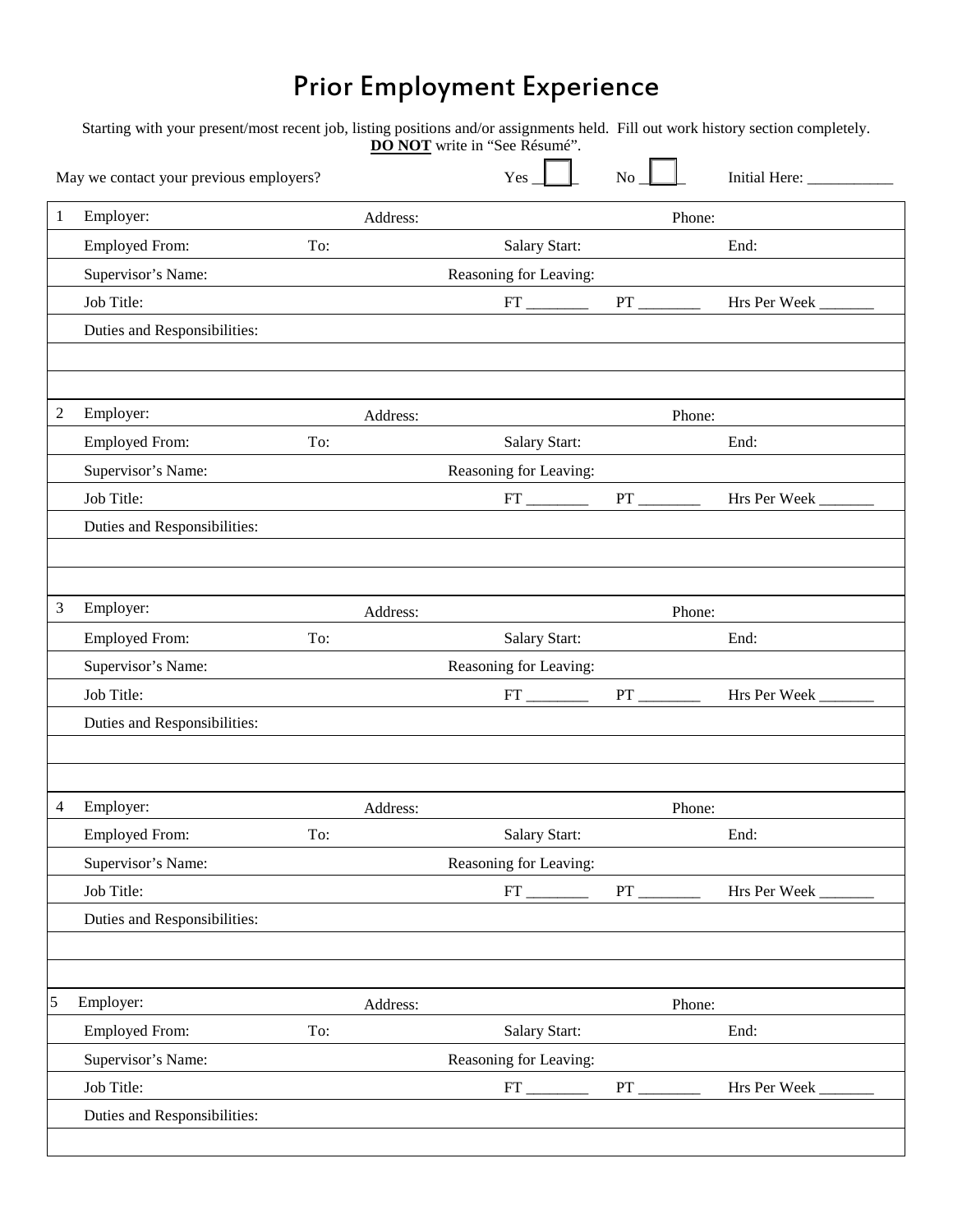#### Education History

| <b>SCHOOL NAME &amp; ADDRESS</b> | # OF YEARS<br><b>ATTENDED</b> | <b>GRADUATE?</b><br>$(Y \text{ or } N)$ | <b>MAJOR &amp; MINOR</b><br><b>COURSES OF STUDY</b> |
|----------------------------------|-------------------------------|-----------------------------------------|-----------------------------------------------------|
|                                  |                               |                                         |                                                     |
|                                  |                               |                                         |                                                     |
|                                  |                               |                                         |                                                     |
|                                  |                               |                                         |                                                     |

List trade or professional organizations of which you are a member, including offices held (you may exclude those that would reveal sex, race, religion, national origin, age, ancestry, handicap or other protected status).

\_\_\_\_\_\_\_\_\_\_\_\_\_\_\_\_\_\_\_\_\_\_\_\_\_\_\_\_\_\_\_\_\_\_\_\_\_\_\_\_\_\_\_\_\_\_\_\_\_\_\_\_\_\_\_\_\_\_\_\_\_\_\_\_\_\_\_\_\_\_\_\_\_\_\_\_\_\_\_\_\_\_\_\_\_\_\_\_\_\_\_\_\_\_\_\_\_\_\_\_\_\_\_\_\_\_\_\_

\_\_\_\_\_\_\_\_\_\_\_\_\_\_\_\_\_\_\_\_\_\_\_\_\_\_\_\_\_\_\_\_\_\_\_\_\_\_\_\_\_\_\_\_\_\_\_\_\_\_\_\_\_\_\_\_\_\_\_\_\_\_\_\_\_\_\_\_\_\_\_\_\_\_\_\_\_\_\_\_\_\_\_\_\_\_\_\_\_\_\_\_\_\_\_\_\_\_\_\_\_\_\_\_\_\_\_\_

\_\_\_\_\_\_\_\_\_\_\_\_\_\_\_\_\_\_\_\_\_\_\_\_\_\_\_\_\_\_\_\_\_\_\_\_\_\_\_\_\_\_\_\_\_\_\_\_\_\_\_\_\_\_\_\_\_\_\_\_\_\_\_\_\_\_\_\_\_\_\_\_\_\_\_\_\_\_\_\_\_\_\_\_\_\_\_\_\_\_\_\_\_\_\_\_\_\_\_\_\_\_\_\_\_\_\_\_

Please list any additional special skills, education, training and/or qualifications acquired from employment or other experiences that may qualify you for the position applied for.

\_\_\_\_\_\_\_\_\_\_\_\_\_\_\_\_\_\_\_\_\_\_\_\_\_\_\_\_\_\_\_\_\_\_\_\_\_\_\_\_\_\_\_\_\_\_\_\_\_\_\_\_\_\_\_\_\_\_\_\_\_\_\_\_\_\_\_\_\_\_\_\_\_\_\_\_\_\_\_\_\_\_\_\_\_\_\_\_\_\_\_\_\_\_\_\_\_\_\_\_\_\_\_\_\_\_\_\_

\_\_\_\_\_\_\_\_\_\_\_\_\_\_\_\_\_\_\_\_\_\_\_\_\_\_\_\_\_\_\_\_\_\_\_\_\_\_\_\_\_\_\_\_\_\_\_\_\_\_\_\_\_\_\_\_\_\_\_\_\_\_\_\_\_\_\_\_\_\_\_\_\_\_\_\_\_\_\_\_\_\_\_\_\_\_\_\_\_\_\_\_\_\_\_\_\_\_\_\_\_\_\_\_\_\_\_\_

\_\_\_\_\_\_\_\_\_\_\_\_\_\_\_\_\_\_\_\_\_\_\_\_\_\_\_\_\_\_\_\_\_\_\_\_\_\_\_\_\_\_\_\_\_\_\_\_\_\_\_\_\_\_\_\_\_\_\_\_\_\_\_\_\_\_\_\_\_\_\_\_\_\_\_\_\_\_\_\_\_\_\_\_\_\_\_\_\_\_\_\_\_\_\_\_\_\_\_\_\_\_\_\_\_\_\_

\*Please note: You may also attach copies of documents or certificates which support your application. All materials submitted become the property of Wayne County and will not be returned.

 $\overline{a}$ 

#### References

Please list Name, Address and Phone Number of at least three (3) business/work references who are NOT related to you and have knowledge of your work ethic, experience, and ability.